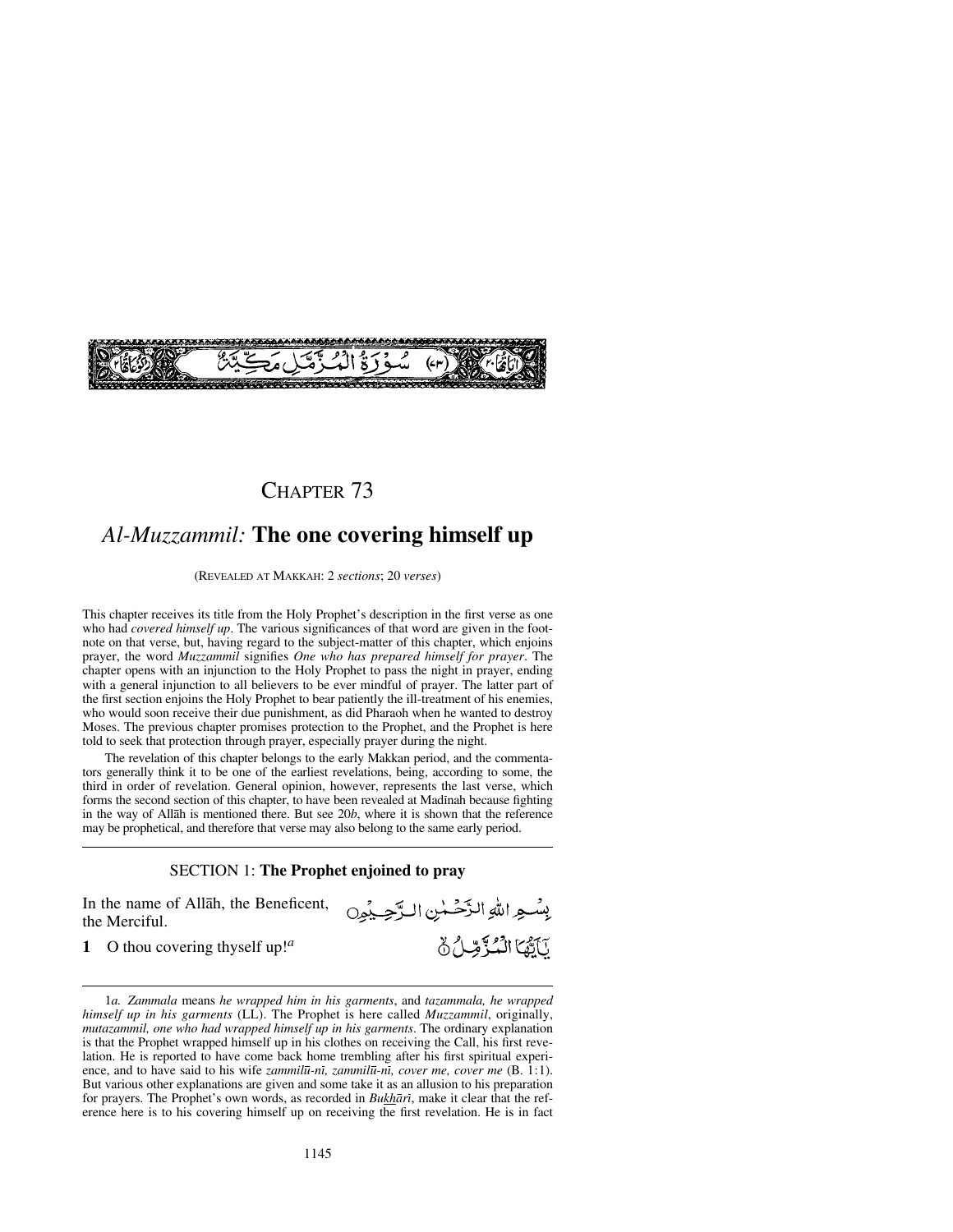**2** Rise to pray by night except a little,

**3** Half of it, or lessen it a little,

**4** Or add to it, and recite the Qur'ån in a leisurely manner.

**5** Surely We shall charge thee with a weighty word.*<sup>a</sup>*

**6** The rising by night is surely the firmest way to tread and most effective in speech.*<sup>a</sup>*

**7** Truly thou hast by day prolonged occupation.

**8** And remember the name of thy Lord and devote thyself to Him with (complete) devotion.

**9** The Lord of the East and the West — there is no God but He — so take Him for Protector.

**10** And bear patiently what they say and forsake them with a becoming withdrawal.

ثُوالَّيْلَ إِلَّا قَلِيْلًانَّ لِّصْفَةَ أَوِانْقُصُ مِنْهُ تَلِيْلًا فَي أَوْيَرَادُ عَلَيْهِ وَرَبِّيلِ الْفُدْ إِنِّي ػۯؾٮ۠ڷٲۿ اِنَّا سَنُلُقِيَّ عَلَيْكَ قَرْلاً ثَقِيْلاً @ اِنَّ نَاشِئَةَ الَّيْلِ هِيَ اَشَنَّ وَطَأَ وَّ أَقْدَمُ قِبْلاً أَنَّ إِنَّ لَكَ فِي النَّهَائِ سَبْحًا طَوِيْلَاَنَّ وَإِذْكُرِامُهُمْ يَرَاتِكَ وَتَبَدَّلْ إِلَيْهِ ؾؘػؾػڷٲۿ رَبُّ الْمَشْرِقِ وَالْمَذْرِبِ لَأَإِلٰهَ إلَّا هُوَ فَأَتَّحْنُاهُ دَڪِيۡبِٱ۞ وَ اصْبِرْ عَلَى مَا يَقُوْلُوْنَ وَاهْجُرْمُ **هَجْزَاجَيْنَ**لَا

told that he should not fear or tremble on account of the tremendous responsibility placed on him of reforming humanity, but should seek the help of God, through prayer to Him, the most effective prayer being prayer in the night, when the world is asleep.

5*a.* Being burdened with the guidance of the whole world was indeed a weighty word, the weightiest word with which any human being has been charged in the whole history of humanity.

6*a.* The praying at night is here described as being firstly *the firmest way to tread* — to tread the way of *Life*, to tread upon all evil inclinations — and, secondly, *the most effective in speech* — what one says to other people becomes most effective. The speaker, the inviter to Truth, has his heart strengthened with force Divine through his lengthened devotions in the still of the night, and his word therefore carries the Divine force with it and enters the hearts of those who listen to him. Thus the night devotion, we are told, gives a man the strength to do the greatest deeds and makes him perfect, giving him at the same time strength to make others perfect because his words, coming out of a sincere heart, which bows to none but God, carry conviction to the hearts of others. Thus was the Prophet fortified doubly, in his deeds as well as in his words, to carry his message to other people, and thus should his true followers try to get strength from the same Divine source in the dead of night, when all veils between man and God are removed by utter silence prevailing everywhere, the only cry being the cry of the devotee. The Divine light in its full brilliance then illumines the heart of man and the heart of man reflects that light and illumines the world.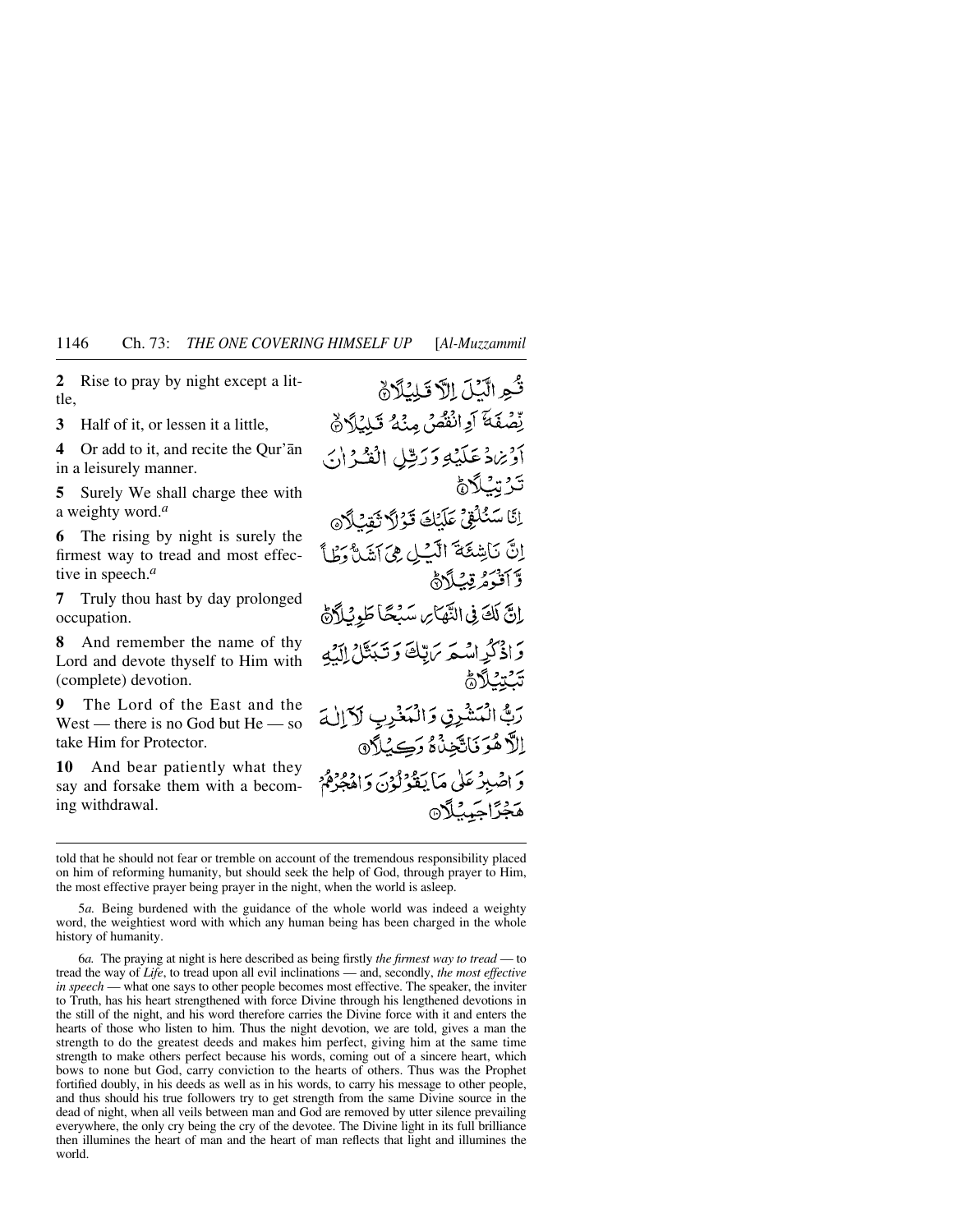**11** And leave Me and the deniers, possessors of plenty, and respite them a little.

**12** Surely with Us are heavy fetters and a flaming Fire,

**13** And food that chokes and a painful chastisement.

**14** On the day when the earth and the mountains quake and the mountains become (as) heaps of sand let loose.*<sup>a</sup>*

**15** Surely We have sent to you a Messenger, a witness against you, as We sent a messenger to Pharaoh.*<sup>a</sup>*

**16** But Pharaoh disobeyed the messenger, so We seized him with a violent grip.

**17** How, then, if you disbelieve, will you guard yourselves on the day which will make children greyheaded?

**18** The heaven being rent asunder thereby. His promise is ever fulfilled.*<sup>a</sup>*

وَ ذَرْنِي وَالْعُكَنِّ بِيْنَ أُولِي النَّعْمَةِ وَمَهْلُهُمُ تَبْلِيْلًا اِنَّ لَيْدَيْنَا آَيْكَالًا وَّجَجِيْعَاَنَّ وَّطَعَاهَاذَا خُصَّةِ وَّعَذَانَا آلِيُمَاَنَّ يَوْمَرْ تَدْحِمْنُ الْأَكْرَضُ وَالْجِبَالُ وَ كَانَتِ الْجِبَالُ كَثِيْبًا مَّهِيْلاَ@ اتَّآ أَيْرَسَلْنَآ إِلَيْكُمُ رَسُوۡلَا ۖ شَاٰهِمَا عَلَّمْكَثُمُ كَمَآاً أَرْسَلْنَآ إِلَىٰ فِدْعَوۡنَ رَسُولَآ ﴾ فَعَصَى فِيدْعَوْنُ الرَّسُوْلَ فَأَخَذْنَٰهُ **آخَنَّ**ا وَّبِيُلَا® بِهَ بِرَوْسٍ يَدْفَعُونَ إِنِّي يَكْفَوْنُهُ يَوْمًا يَّجْعَلُ الْوِلْكَانَ شِّيْبَتَّا فَتَّ السَّمَآءُ مُنْفَطِينٌ بِ4 كَانَ وَعْبُ8ً سرورو دي.<br>مفعوذان

<sup>14</sup>*a.* Vv. 12–14 speak of the wretched condition in which the present possessors of ease and plenty would find themselves, and how the great obstacles to the spread of truth would be removed before the advance of Truth; see 20:105*a*.

<sup>15</sup>*a.* The Holy Prophet's likeness to Moses is stated in the clearest terms in this, one of the earliest revelations, and thus the Holy Prophet's claim to be the promised prophet of Deut. 18:18, who is expressly stated to be the "*like*" of Moses, is as old as his revelation.

<sup>18</sup>*a.* Note the clear and decided tone of these verses, which at so early a period warned the opponents of the evil fate which they were destined to meet. The horrors of that day are spoken of as *making children grey-headed* and *rending heaven asunder*. The commentators admit that it is an allegorical description of the horrors of the day, for you say, speaking of a terrible day, that it is *a day which makes grey the forelocks of children* (Rz). The coupling of this decidedly allegorical description with the *rending asunder of heaven* is conclusive proof that the latter description must also be taken allegorically; in fact, as such, the description is applicable to both the day of Resurrection and the doom of the opponents in this life. Such phrases as *the rolling up of heaven* (21:104), *the rending asunder of heaven* (as here and in 82:1), *the removing the covering of heaven* (81:11), and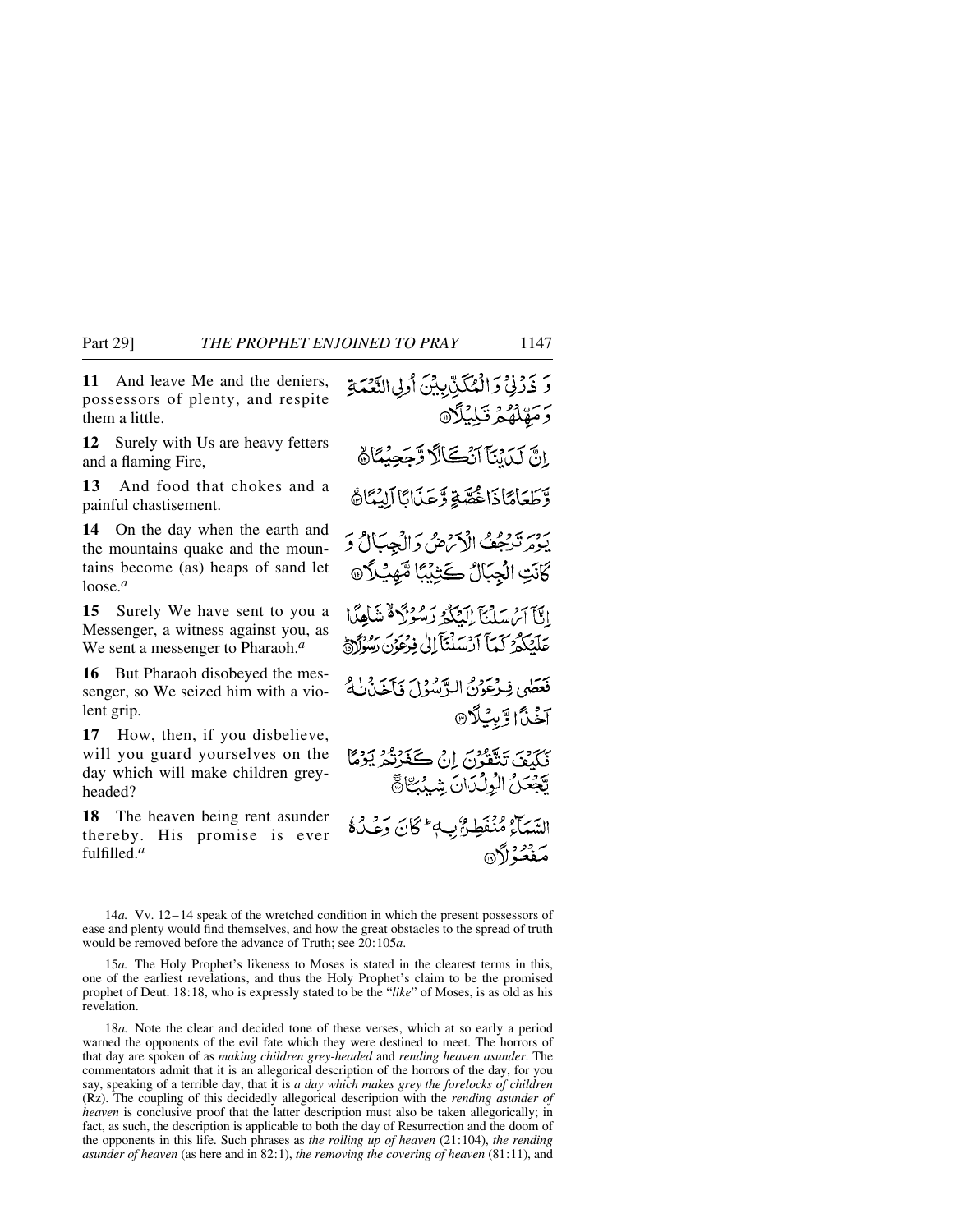**19** Surely this is a Reminder; so let him, who will, take a way to his Lord.

إِنَّ هٰذِهِ تَبْذُكِرَةٌ مَجْمَدَ بِنَسَاءَ اتَّحَنَ إِلَىٰ سَ بِّهِ سَبِيلَاَرَةَ

#### SECTION 2: **Prayer enjoined on Muslims**

**20** Thy Lord knows indeed that thou passest in prayer nearly two-thirds of the night, and (sometimes) half of it, and (sometimes) a third of it, as do a party of those with thee. And Allåh measures the night and the day. He knows that (all of) you are not able to do it, so He has turned to you (mercifully);<sup>*a*</sup> so read of the Qur'an that which is easy for you. He knows that there are sick among you, and others who travel in the land seeking of Allåh's bounty, and others who fight in Allåh's way.*<sup>b</sup>* So read as much of it as is easy (for you), and keep up prayer and pay the poor-rate and offer to Allåh a goodly gift. And whatever of good you send on beforehand for yourselves, you will find it with Allåh — that is best and greatest in reward. And ask forgiveness of Allåh. Surely Allåh is Forgiving, Merciful.

انَّ بِرَبَّكَ يَعْلَمُ أَيَّكَ تَقُوْمُ أَدْنِي مِنْ شُكْثَى الَّذِلِي وَ نِصْفَهُ وَنُلُثَةُ بِرَجِيَا بِيَ صَحْبَ الْكَيْدِيْنَ مَعَكَ وَاللَّهَ بِيَبِيَّةٍ مِّ الَّبِيْبِاسِ وَ الدَّهْيَاسَ عَبِيْهِ أَنْ لَهُ، يْعْصُوْهُ فِيئَابَ عَلَيْكُمْ فَبَانِيْرُوْدَا مَا تَيَسَّرَ مِنَ الْقُرْانِ عَبِلْهِ آنُ يېڭگۇن مېڭگە قىرضى «ئەلمىرۇن يَضْرِبُوْنَ فِي الْأَكْرَضِ يَنْتَغَوْنَ مِنْ فَضَلِ اللَّهِ ٌ وَ اٰخَيْرُوْنَ يُقَالِبَادُونَ سَبِيبُلِ اللَّهِ ۖ يَا دَرُودِ إِيمَاتَيِسَّدَ مِنْهُ ۚ دَ آقِيْتُواالصَّلُوةَ دَ اٰتَّوَاالِ آَڪَ تَزَ وَأَقْبِضُوااللَّهَ قَبْرَهُمَّا حَسَنَنَّاهِ وَ مَبِيَا تْقَدِّمُوْا لِأَنْفُسِكُمْ مِّنْ خَيْرِ تَجِ عِنْيَا اللَّهُ هُوَ خَبْرًا وِّ أَعْظَمَ أَجْرًا ۖ دَ الْمُتَغَفّْرُوا اللَّهَ ۖ إِنَّ اللَّهَ عَفُودٌ رَّجِهِهِمْ ۖ وَلَا يَجْهَزُونَ

other similar phrases, all really speak of *the sweeping away of the old order of things to give place to a new*, attended by the necessary terrors and disasters, and hence the description applies to the doom of a nation in this world as well as to the entirely new order of things which will be ushered in with the Resurrection. See also 21:104*a* and 81:11*a*.

20*a.* The first portion of the verse simply states the fact that the Holy Prophet and those with him passed sometimes two-thirds, sometimes a half, and sometimes a third of the night in prayer; and hence it is meaningless to say that the first portion of the verse is abrogated by the second. The latter portion of the verse states that, though the Holy Prophet and his early zealous companions passed a great part of the night in prayer, all Muslims could not follow their example, and hence they are told that they might pray by night so long as it was easy to them and not a burden. By the reading of the Qur'ån is here meant its recital in the night-prayer called *tahajjud*.

20*b.* The mention here of fighting is very probably a prophetical statement, as we find in many other places in the Holy Qur'ån; hence the occurrence of the word is no argument that the verse was not revealed at Makkah.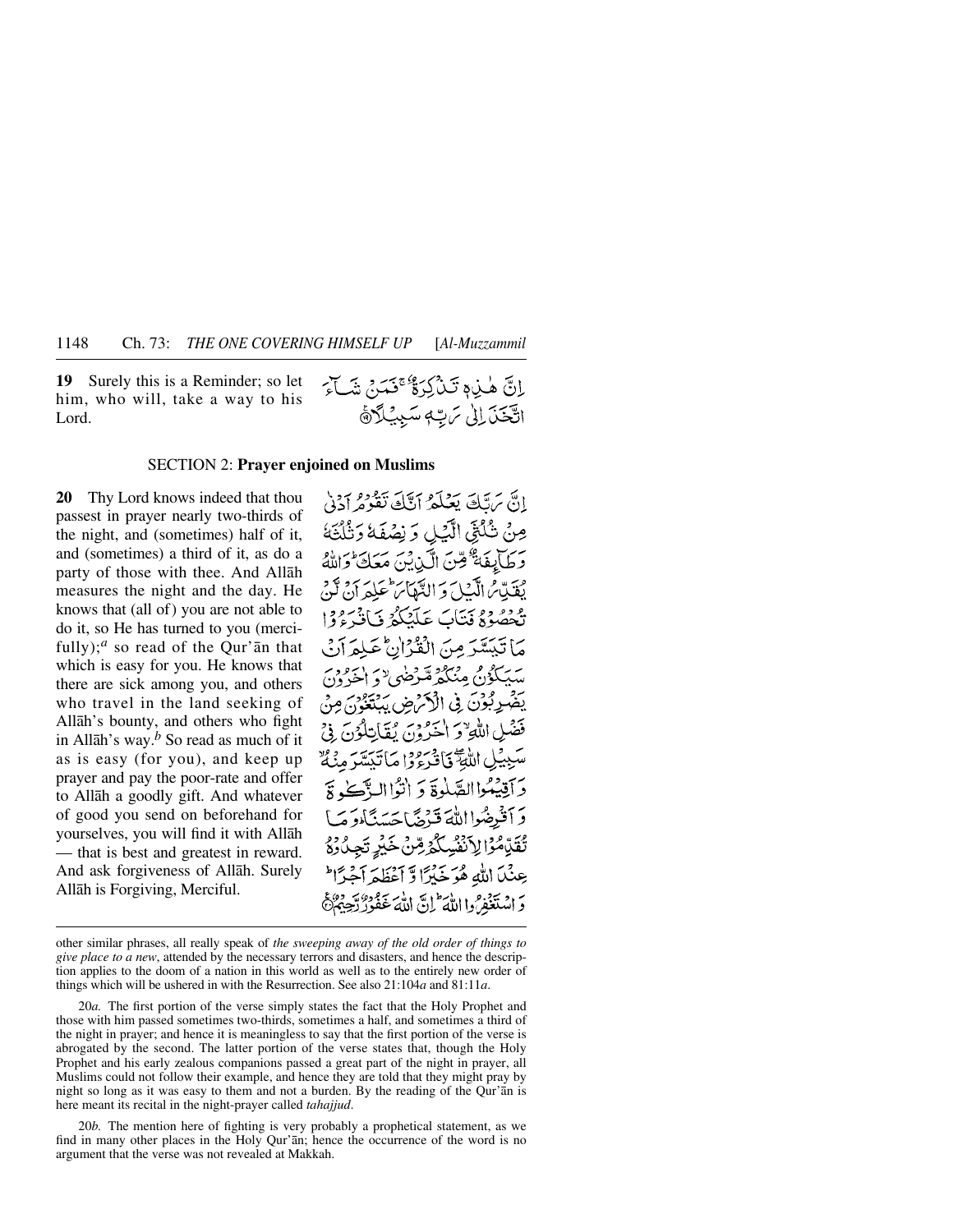

## CHAPTER 74

# *Al-Muddaththir:* **The one wrapping himself up**

(REVEALED AT MAKKAH: 2 *sections*; 56 *verses*)

This chapter is by general consent admitted to be the second in the order of revelation. A period probably of six months had elapsed since the first revelation before the second was received, and this period is known as the *fatrah* or *intermission*. This period of *fatrah* pressed heavily on the Holy Prophet, and he was greatly grieved on account of this intermission. Once more, however, after the *fatrah* had passed away, the angel of the Lord appeared to him, and the Prophet sought to *wrap himself up* in clothes, hence the title. He is told not to seek seclusion but to arise and warn a people sunk low in vice and immorality. Thus, while the previous chapter tells the Prophet how to attain to perfection through prayer to God, here he is told to make others perfect by warning them of the evil consequences of their evil deeds.

### SECTION 1: **The Prophet is enjoined to Warn**

| In the name of Allah, the Beneficent, وسُحِراتلهِ التَّرْضِيْهِرِ In the name of Allah, the Beneficent,<br>the Merciful. |                                                           |                                                      |
|--------------------------------------------------------------------------------------------------------------------------|-----------------------------------------------------------|------------------------------------------------------|
|                                                                                                                          | O thou who wrappest thyself up, <sup><math>a</math></sup> | كَأَمَّمَا الْمُدَّتِّرُهُ                           |
|                                                                                                                          | 2 Arise and warn, $a$                                     | <b>َ قُوْ فَأَنَّبْنَ</b> $\%$                       |
| 3                                                                                                                        | And thy Lord do magnify,                                  | وَتَرَسَّكَ فَكَبِيِّرْةٌ<br>دَيْيَابَكَ فَطَهَّرٌ ۞ |
|                                                                                                                          | 4 And thy garments do purify, $^{\alpha}$                 |                                                      |

1*a. Muddaththir* is originally *mutadaththir*, meaning one wearing a *dithår*, i.e., *anyone wrapping himself up in a dithår* or a *garment* (LL). Some take the word metaphorically, the meaning being *one clad in the garments of prophethood* or *one obscure*.

<sup>2</sup>*a.* Compare with the address contained in the last chapter. There the Prophet is commanded to engage himself in devotion so that he should attain to perfection; here he is commanded to convey the message and to warn, to make others perfect.

<sup>4</sup>*a.* Purification of the garments does not relate only to the outward act of purification, but also to the purification of the heart, as is shown in the next verse, which contains a command to shun every kind of uncleanness.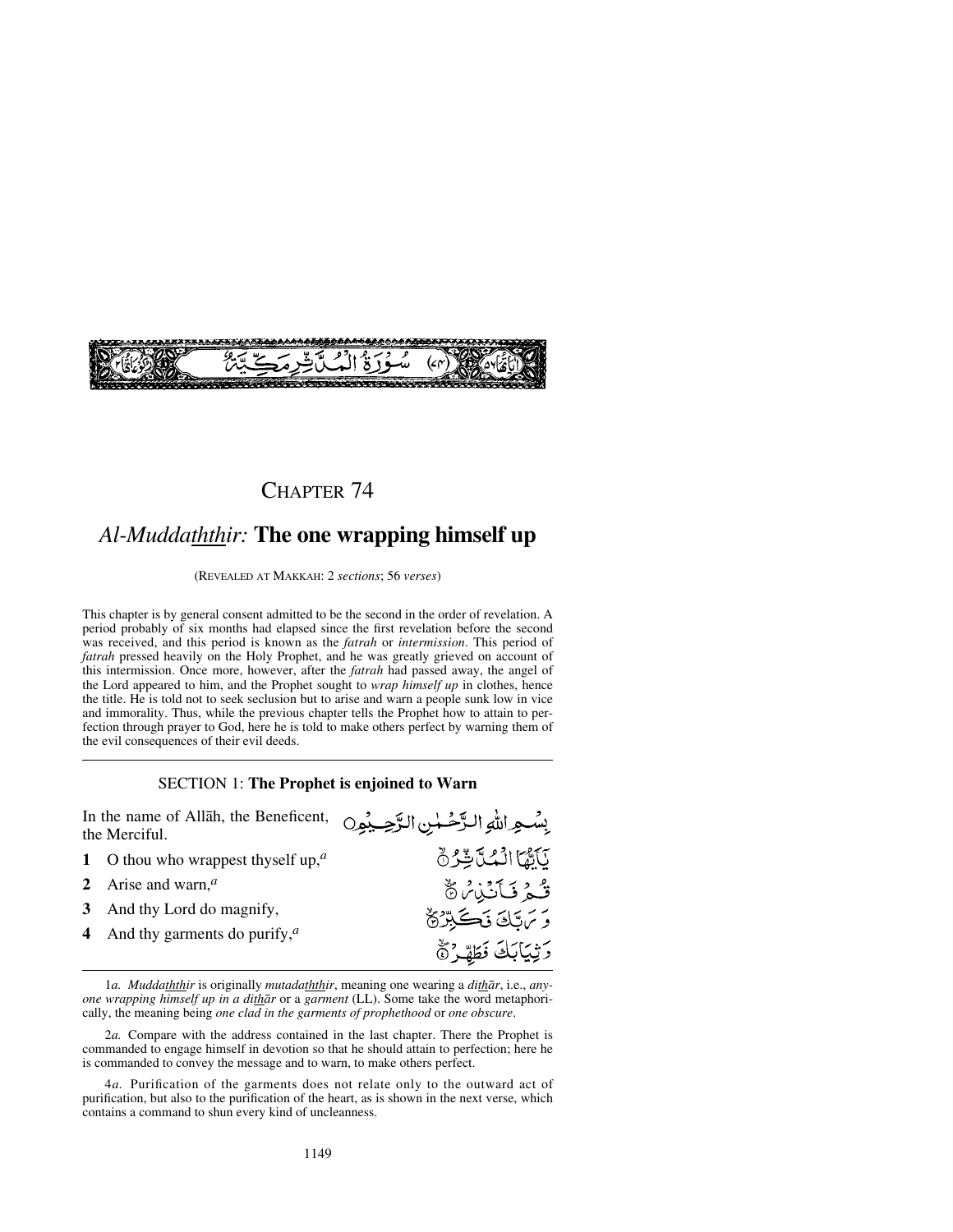**5** And uncleanness do shun,

**6** And do no favour seeking gain,*<sup>a</sup>*

**7** And for the sake of thy Lord, be patient.

**8** For when the trumpet is sounded,

**9** That will be — that day — a difficult day,

**10** For the disbelievers, anything but easy.

**11** Leave Me alone with him whom I created,

**12** And gave him vast riches,

**13** And sons dwelling in his presence,

**14** And made matters easy for him,

**15** And yet he desires that I should give more!*<sup>a</sup>*

**16** By no means! Surely he is inimical to Our messages.

**17** I will make a distressing punishment overtake him.*<sup>a</sup>*

وَ البَّاحُيَّ وَبَاهُ جُبْرٌ ۞ وَلَا تَمَنْنُ تَسْتَكَبِّرُهُمْ وَيْدَبِّكَ نَامُبِيرُ ﴾ فَإِذَا نُقِيَرَ فِي التَّاقُوْمِ ﴾ قَنْ لِكَ يَوْمَيِنِ يَّوْمُ عَسِيْدُ وَ عَلَى الْكُفِرِيْنَ غَيْرُ يَسِيْرِ @ ذِينَ دَمَنْ خَلَقْتُ دَحِيْكًا ﴾ وَّجَعَلْتُ لَهُ مَالَا مِّيْدِ، دَارَدَا وَّ بَيْبِكِنَ شُهْبِرْدًا۞ وَّ مَقَّىنَ ثَمَّ تَنْهَيْكَا ٢ تَمَّ يَطْمَعُ آنَ آيز بِّكَ نَّ 6 الكنية تتن لا ت كان الم سَأَيْرُهِ فَثَلَ صَعُوْدًاهُ

15*a*. This description is general, but the case of Walid ibn Mughirah is specially noted by almost all commentators. Rz gives details of an occurrence in which Walßd was specially concerned. Ab∂ Jahl and other leaders in the persecution of the Holy Prophet assembled together to ponder what name to give to the Prophet. Somebody suggested that he was a poet, but Walßd said that his word was not like that of a poet. Another suggested that he was a soothsayer, but Walid rejected this, too, on the ground that Muhammad never spoke a lie, whereas the soothsayers often proved liars. A third suggestion was that he was a madman, but this too was found inconsistent with the circumstances of the Holy Prophet's life. Then Walid left the company, his comrades thinking that he was going over to Islām. Ab∂ Jahl followed him to question him about the matter, and was told that, after pondering deeply on the question, he had come to the conclusion that the Prophet was a *så√ir*, i.e., an *enchanter*, because, he said, "It is the enchanter who separates the father from the son, the brother from the brother, and the husband from the wife". Thereupon a proclamation was made in the streets of Makkah that the Prophet was a *så√ir*.

17*a*. Three of Walid's sons became converts to Islam, and the rest perished, his wealth began to diminish, and ultimately he himself died in disgrace and poverty.

<sup>6</sup>*a.* The reference is in particular to the great favour which the Prophet did to others by warning them and guiding them to the right way. But the words are general; even when conferring a worldly benefit on another, there should be no intention to receive any return for it.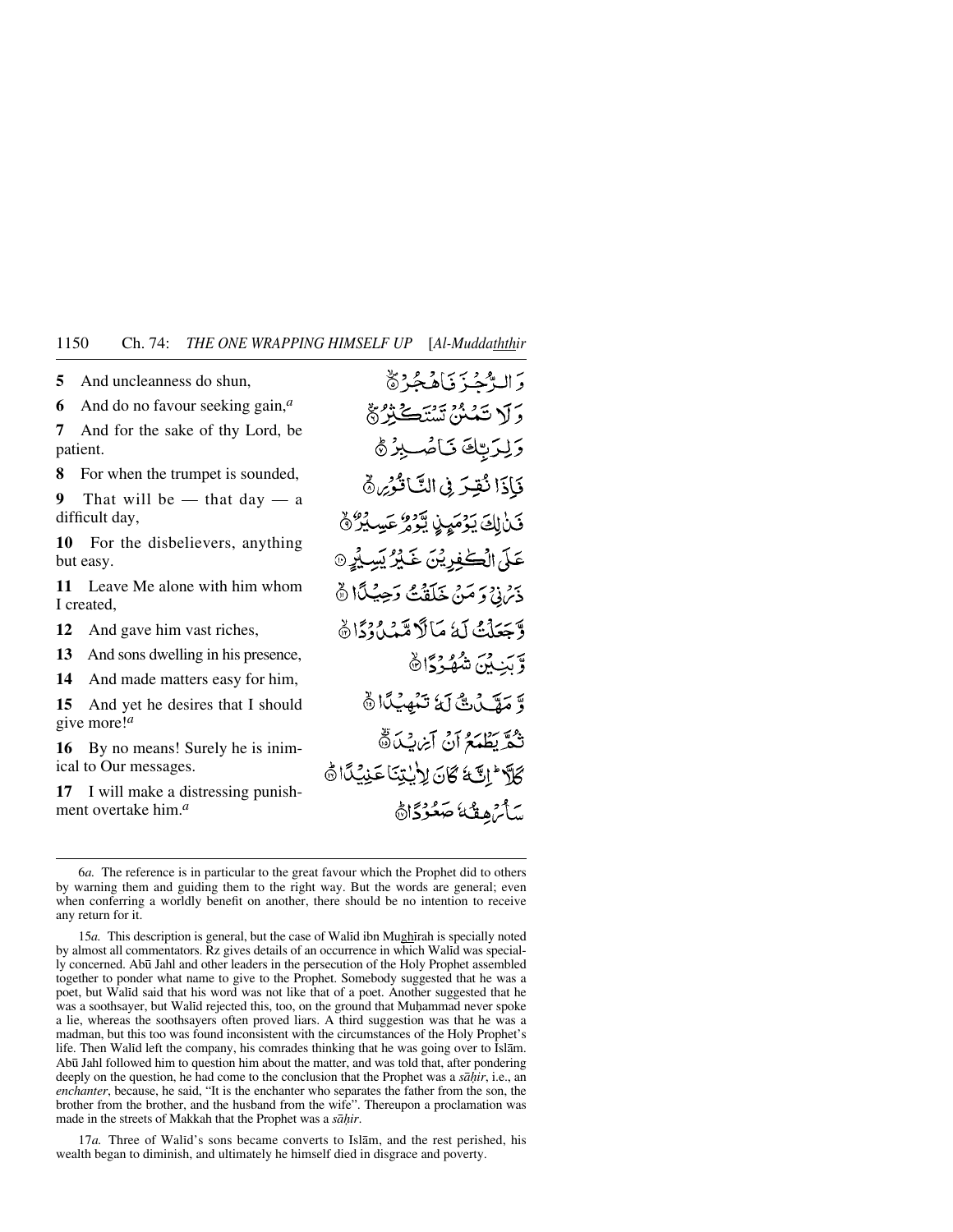**18** Surely he reflected and determined,

**19** But may he be destroyed how he determined!

**20** Again, may he be destroyed how he determined!

**21** Then he looked,

**22** Then frowned and scowled,

**23** Then turned back and was big with pride,

**24** Then said: This is naught but magic from of old!

**25** This is naught but the word of a mortal!

**26** I will cast him into hell.

**27** And what will make thee realize what hell is?

**28** It leaves naught, and spares naught.

**29** It scorches the mortal.

**30** Over it are nineteen.*<sup>a</sup>*

**31** And We have made none but angels wardens of the Fire, and We have not made their number but as a trial for those who disbelieve, that those who have been given the Book may be certain and those who believe may increase in faith, and those who have been given the Book and the believers may not doubt; and that those in whose hearts is a disease and the disbelievers may say: What does

اتَّةُ فَكَّرَ دَ قَبَّاسَ ۞ فَقْتِلَ كَيْفَ تَكَّابَرُ ۞ ثَ وَيُتِلَىٰ كَنْفَ قَبِيلاً مِنْ وَيُ ثَّكَّةً نَظَّرَ ۞ نثق عَبَسَ دَ بَسَيْرَةٌ شُوَّ آدْبَرَ وَاسْتَكْبَرَة فَقَالَ إِنْ هٰذَآ إِلاَّ سِعْرٌ تُوْثَرُهُمْ انٌ هٰذَآ اللَّا قَوْلُ الْبَشَرِهُ سَأَصْلِنَّهِ سَقَرَ® يبمآ أدساك مكاسَقَدْرَه لَا تُبْقِئُ وَلَا تَبِذَبُرُهُمْ لَوَّاحَةُ لِّلْكَتَنَدِ ۞ عَلَيْهَا تِسْعَةَ عَشَيَّةً وَ مَا جَعَلْنَا آصَٰحٰبَ النَّارِ الْآمَلَيْكَةُ وَّمَاجَعَلْنَاعِيَّاتَهُمُّ الَّافِتْنَةُ لِّلَّأَنِّنَ كَفَرُوْالْإِلِيْهَ يَتَبِيْقِينَ الَّيْنِ يُنِيَ أَوْنَ الْكِتَٰبَ وَيَزْدَادَ الَّذِيْنَ اٰمِنُّوۡٓا إِيۡمَانَّا وَّلَا يَرْتَابَ الَّذِيْنَ أَرْثَرَاالْكِتْبَ وَ الْمُؤْمِنُوْنَ وَلِيَقُوْلَ الَّذِينَ فِيَ قُلُوْبِهِمْ شَّرَضَّ وَ الْكَوْرُوْنَ مَاذَاً

<sup>30</sup>*a.* It should be noted that this is called a *parable* in the next verse: *what does Allåh mean by this parable*? All that the Qur'ån says is that *over it are nineteen*. The commentators think that nineteen angels, or nineteen classes, or nineteen ranks may be meant. The particular number is considered to be due to the misuse of nineteen faculties which are enumerated by the commentators (Rz).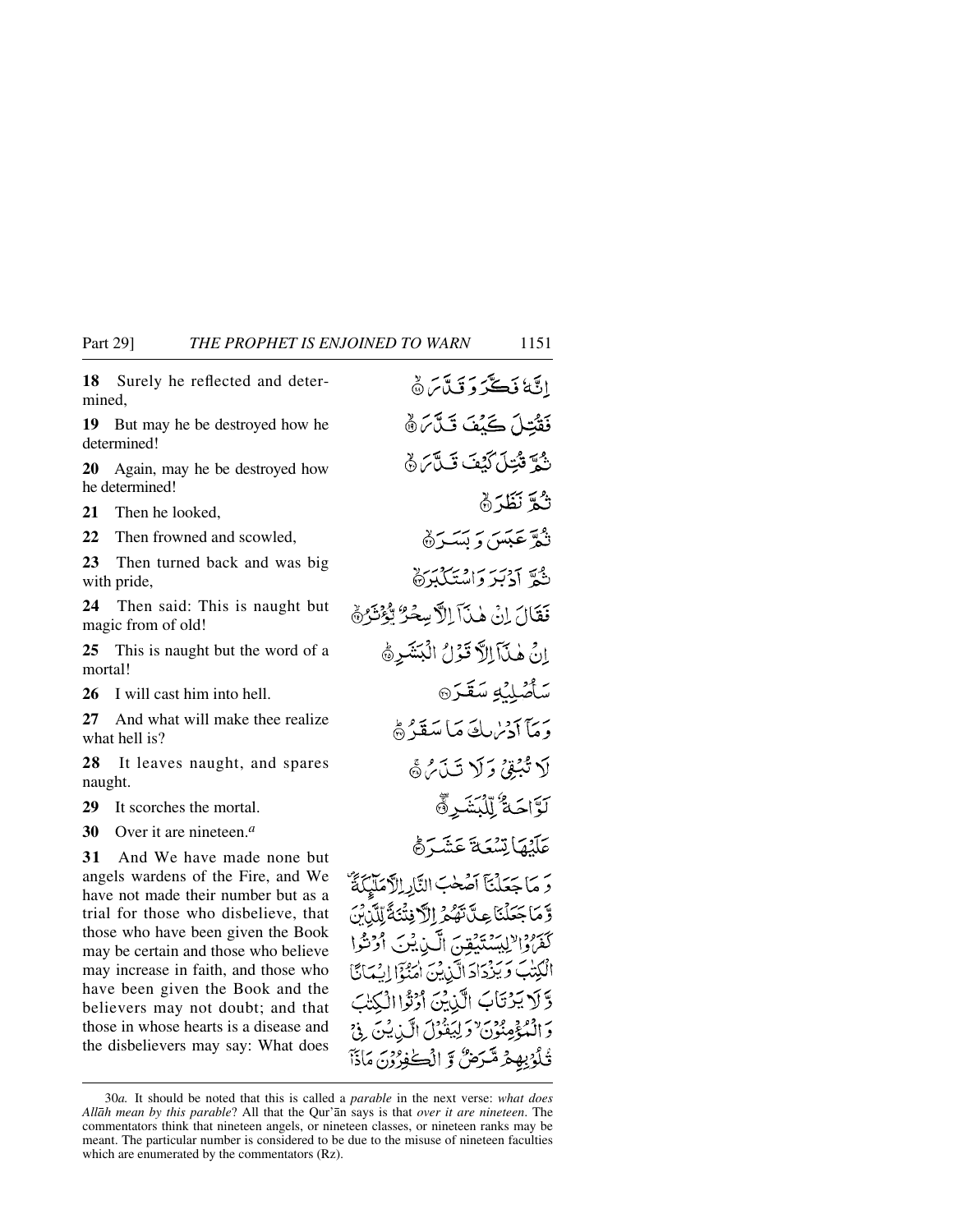Allåh mean by this parable? Thus Allåh leaves in error whom He pleases, and guides whom He pleases. And none knows the hosts of thy Lord but He. And this is naught but a Reminder to mortals.

آئرادَ اللَّهُ بِهٰذَا مَنْلَاً تَكَذَٰلِكَ نُضاحٌ اللَّهُ مَنْ يَتَنَاءُ وَيَصْدِئُ مَنْ يَتَنَاءُ وَمَا بَغِلْمُ جُنُودَ يَ بِّكَ إِلَّهٌ هُوَ لَمْ حَلَّ إلاَّذِكُمْ مِنْ يِلْبَنِّنَسِرِ ﴾

#### SECTION 2: **The Warning**

**32** Nay, by the moon!

**33** And the night when it departs!

**34** And the dawn when it shines!—

**35** Surely it is one of the gravest (misfortunes).

**36** A warning to mortals,

**37** To him among you who will go forward or will remain behind.*<sup>a</sup>*

**38** Every soul is held in pledge for what it earns,

**39** Except the people of the right hand.

**40** In Gardens, they ask one another,

**41** About the guilty:

**42** What has brought you into hell?

**43** They will say: We were not of those who prayed;

**44** Nor did we feed the poor;*<sup>a</sup>*

**45** And we indulged in vain talk with vain talkers;

كَلَّا وَالْقَمَرْ ﴾ وَ الَّيۡلِ إِذۡ أَدۡبَدَ۞ وَ الصُّبْحِ إِذَآ أَسْفَدَةٌ اتَّهَا لِإِحْدَى الْكُبَرِ ﴾ نَبْ يُرًا لِّلْكَشَرِ ﴾ لِعَنْ شَآءَ مِنْكُمْ أَنْ تَتَقَلَّمَ أَوْ بَيَأَخَّيَ ٓ ڭَلَّ نَفْسٍ بِمَاكْسَيَتْ رَهِيْنَـهُ َهُمْ إلآدَ آصَّحْبَ الْبَيِّيِينِ ثُمَّ فِي جَنَّتٍ َةً يَتَسَاءَ كُوْنَ ﴾ عَنِ الْمُجْرِمِينَ۞ مَاسَلَكَڪُمْ فِيُ سَقَدَ۞ قَالَوْالَهُ نَكْ مِنَ الْمُصَلَّبْنَ ﴾ وَلَمْ نَكُ نُطْعِمُ الْمُسْكِيِّنَ ۞ يَ كُنَّانَخْوُضُ مَعَ انْغَابِضِينَ۞

44*a.* Note the reply to v. 42 — *What has brought you into hell*? It is neglect of two chief duties: *we did not pray* and *we did not feed the poor*. These are thus the two pillars of faith, service of God and service of humanity.

<sup>37</sup>*a.* The light of Truth would shine forth, we are told in the above verses, but not without a grave misfortune to those who refuse to go forward, and this is a warning. Those who go forward, on the other hand, will not be affected by that, the gravest of misfortunes, for the people of the right hand will be in Gardens, every soul being pledged for what it earns. The prophetical strain adopted here regarding the doom of the opponents is continued to the end of the chapter.